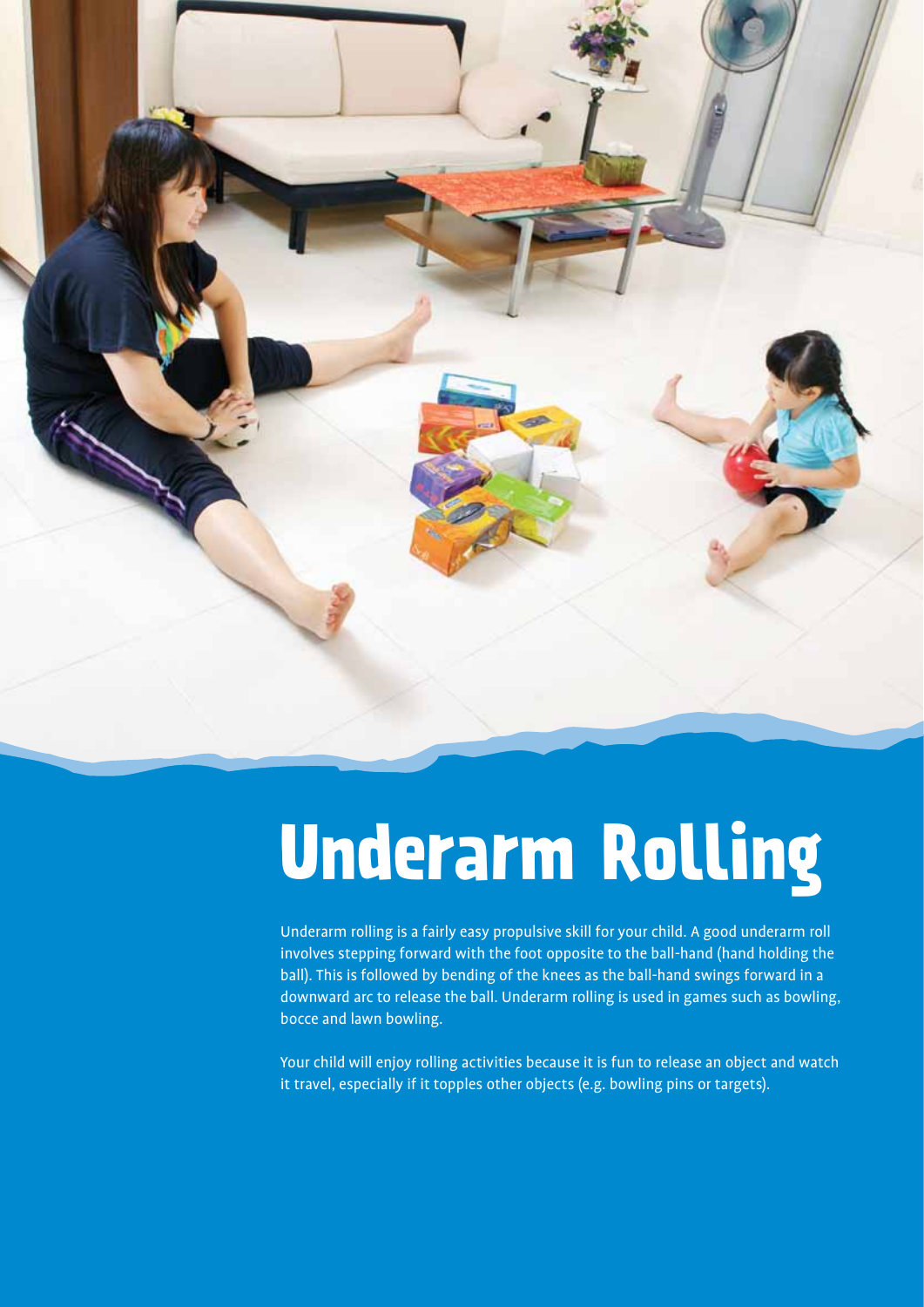## **Developmental Phases** Underarm Rolling

## Initial

- Feet apart.
- Hands hold ball on both sides with palms facing each other.
- Arms straighten, swinging backward-forward.
- Trunk is bent at waist. Body straightens up upon release of ball.
- Eyes on ball.



## Transition

- One foot steps forward. One hand is on top of ball and other on bottom.
- Arms on opposite side of forward foot swing backward-forward.
- Limited knee-bend.
- Eyes alternate between ball and target.
- Arms swing forward as ball is released between knee and waist level.



- One foot steps forward. Ball held in hand on opposite side of forward foot.
- Ball-hand swings backward, then forward. Knees bend and body weight transfers from back foot to front foot during swing.
- Ball is released smoothly at or below knee level.
- Eyes on target throughout.

#### **Approximate Age of Development (in years)**

| <b>Initial</b>    |  |                |                                                                                                                                                                                                                                      |   |     |  |  |
|-------------------|--|----------------|--------------------------------------------------------------------------------------------------------------------------------------------------------------------------------------------------------------------------------------|---|-----|--|--|
| <b>Transition</b> |  | $\overline{A}$ | <u> - an an Ann an Aon an Aon an Aon an Aon an an Aon an Aon an Aon an Aon an Aon an Aon an Aon an Aon an Aon am Aon am Aon am Aon am Aon am Aon am Aon am Aon am Aon am Aon am Aon am Aon am Aon am am am dùthchun an dùthchun </u> | 6 |     |  |  |
| <b>Mature</b>     |  |                |                                                                                                                                                                                                                                      |   | - 7 |  |  |

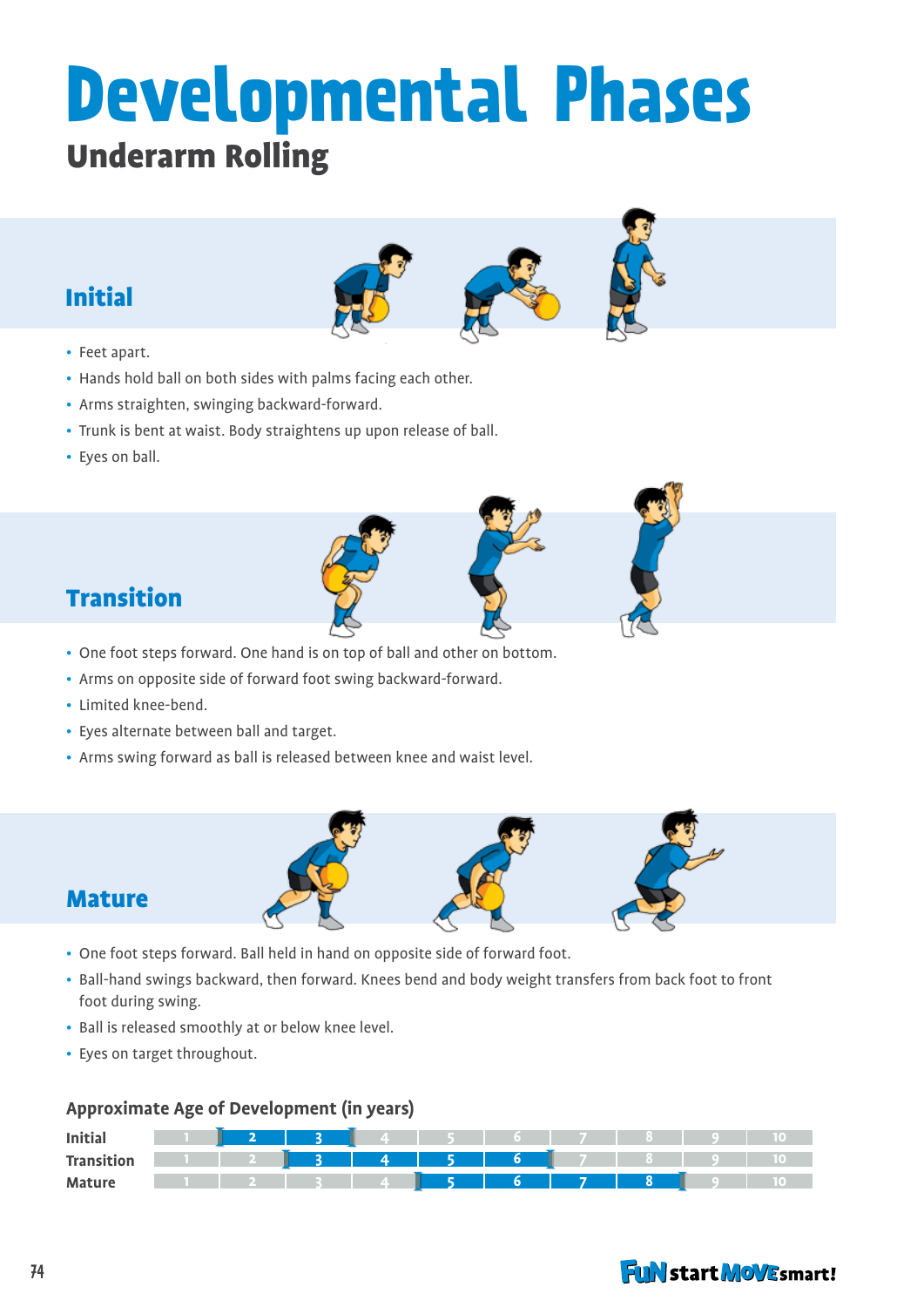## **Teaching Strategies** Underarm Rolling

## What to do if your child...



#### **... is unstable when rolling from a standing position?**

- Get your child to sit down and roll underarm.
- Get your child to sit with legs straddled, then roll the ball towards the target with both hands.



### **... needs cues for the rolling sequence?**

- Place a marker or footprint on the floor to indicate where your child should step. Give step-by-step cues: "Step, swing, bend, and roll".
- Cues can be verbal or written on word cards. If latter, pin up on wall at your child's eye level.



#### **... is not rolling ball far or with force?**

- Get your child to stand with feet shoulderwidth apart.
- Bend knees, lower body, swing hands and release the ball with both hands.
- Progress to rolling with one hand when your child is able.

## **...needs practice in the rolling movement?**

3

- Use colourful bottles or empty beverage cartons as targets. Number the targets with permanent markers.
- To prevent the ball from rolling far off at random, place the targets against a wall.
- Create lanes using ropes or benches as guides for your child.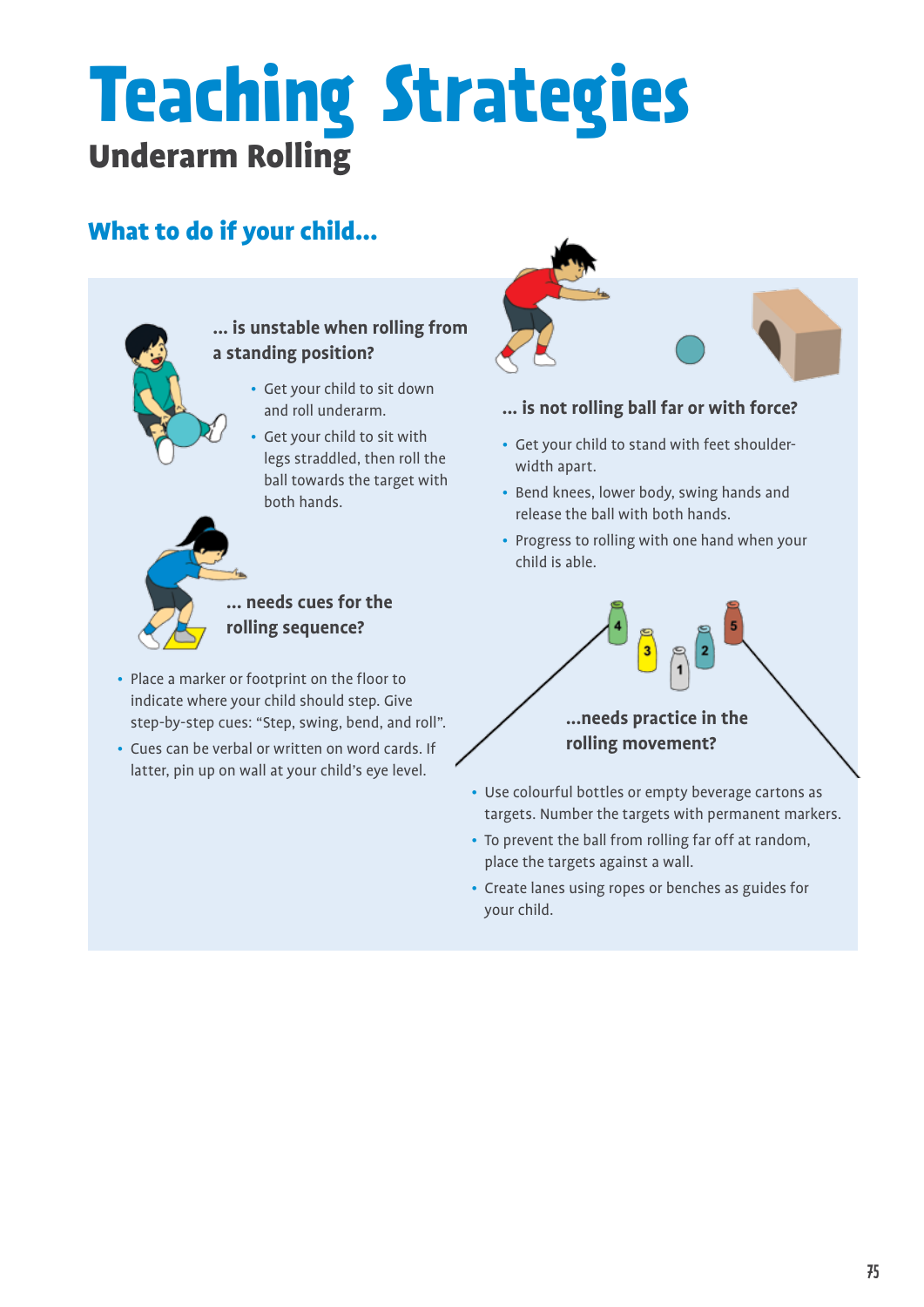# **Variations**

## "Can your child roll a ball underarm...?"

|                                   | <b>Force/Effort</b>                                                                                                         | <b>Time</b>                                                                                            |                                                                                                                                      | <b>Flow</b>                                                                                                             |  |  |
|-----------------------------------|-----------------------------------------------------------------------------------------------------------------------------|--------------------------------------------------------------------------------------------------------|--------------------------------------------------------------------------------------------------------------------------------------|-------------------------------------------------------------------------------------------------------------------------|--|--|
| How the<br>body moves             | • with a strong backswing<br>• that is light (beach ball)/<br>heavy (basketball)<br>• with both hands                       | · slowly/quickly<br>• forward and chase it<br>• so that it travels smoothly<br>on the ground           |                                                                                                                                      | • as if it is a heavy bowling<br>ball<br>• from a stationary position<br>• after taking three steps                     |  |  |
|                                   | <b>Location</b>                                                                                                             | <b>Direction/Pathways</b>                                                                              |                                                                                                                                      | Levels/Extensions                                                                                                       |  |  |
| Where the<br>body moves           | • between two rows of cones<br>• between two lines on the<br>floor<br>• to hit the wall on the<br>opposite side of the room | • to the left/right<br>• to hit a moving object<br>coming towards/going<br>away from him<br>• backward |                                                                                                                                      | • while standing tall like<br>a pole<br>• in different body positions<br>(sitting/kneeling/feet<br>apart/feet together) |  |  |
| With whom/<br>Mhat the body moves | <b>Self (body parts)/People</b>                                                                                             |                                                                                                        | <b>Objects</b>                                                                                                                       |                                                                                                                         |  |  |
|                                   | • to you nearby/at a distance<br>• through your straddled legs<br>• with hands straightened out                             |                                                                                                        | • through the legs of a chair<br>• through a paper tunnel (a holed-out<br>cardboard box)<br>• to hit cones placed at a distance away |                                                                                                                         |  |  |

## **COMBINATIONS**

- Through your straddled legs from different body positions
- To hit some targets at the end of the room from a stationary position

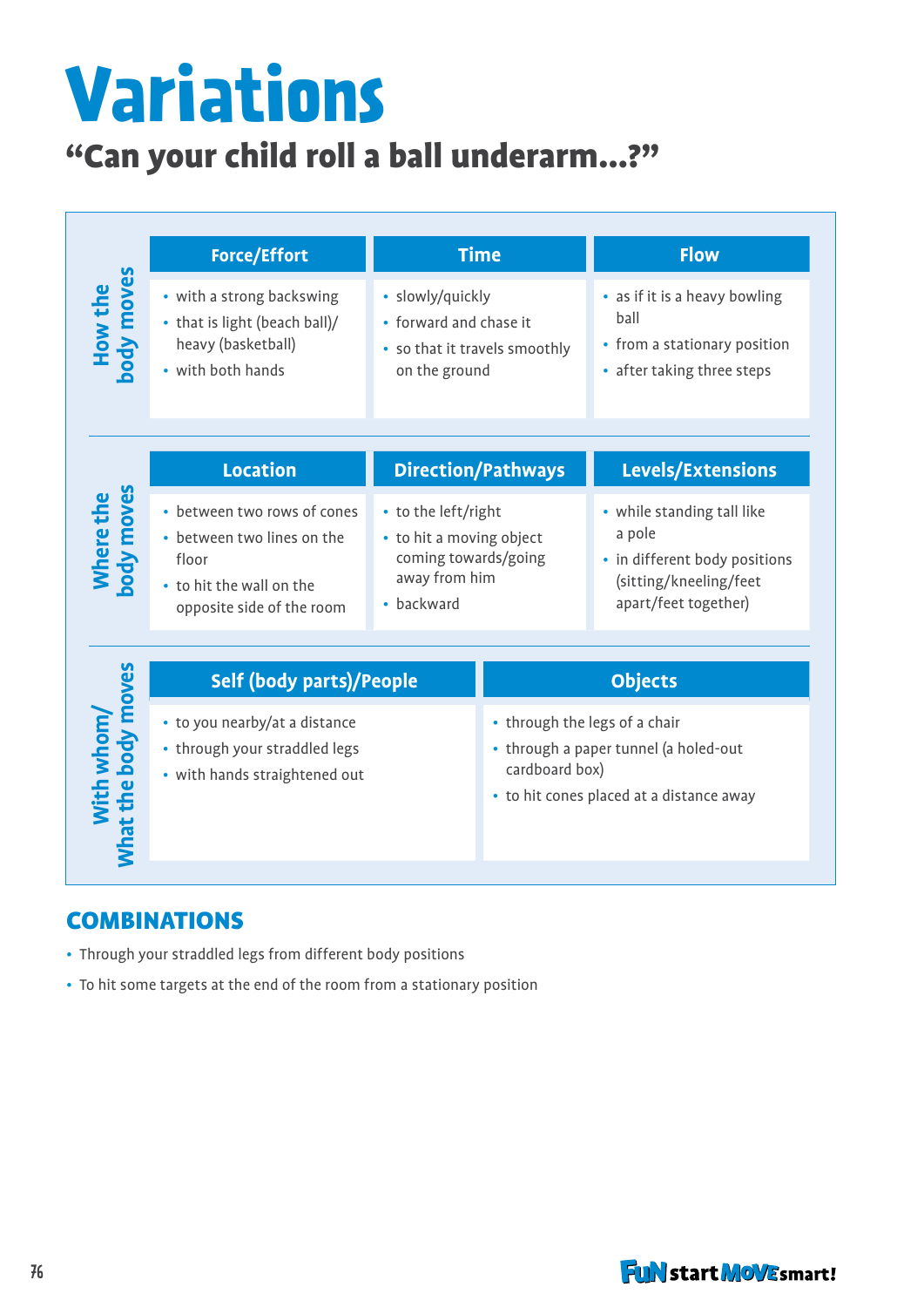

**object control skills**



**• Ensure that the play area is free of obstacles to prevent collisions, especially when your child changes directions.**

## What you need

- Two chairs
- A ball



- Create a goal post by placing two chairs against a wall, a distance apart from each other. You are the goal keeper, your child the roller.
	- Position the roller three giant steps away from the goal post. The roller must roll the ball towards the goal, using the one-handed underarm roll. The goal keeper must stop the ball, using only his bare hands; no kicking is allowed.
	- Switch roles and repeat the activity.
		- $\cdot$   $\cdot$  Challenge your child by positioning him (roller) further and further away from the goal.
			- Challenge him by re-positioning the goal such that the ball has to pass under the two chairs.

## Be aware

- Place cut-out footprints on the floor to show your child how to step forward with his opposite foot. This will help him maintain his balance.
- With increased distance between your child and the goal, ask your child to swing the ball back and forth before he releases the ball. This will help him generate momentum and force for the roll.